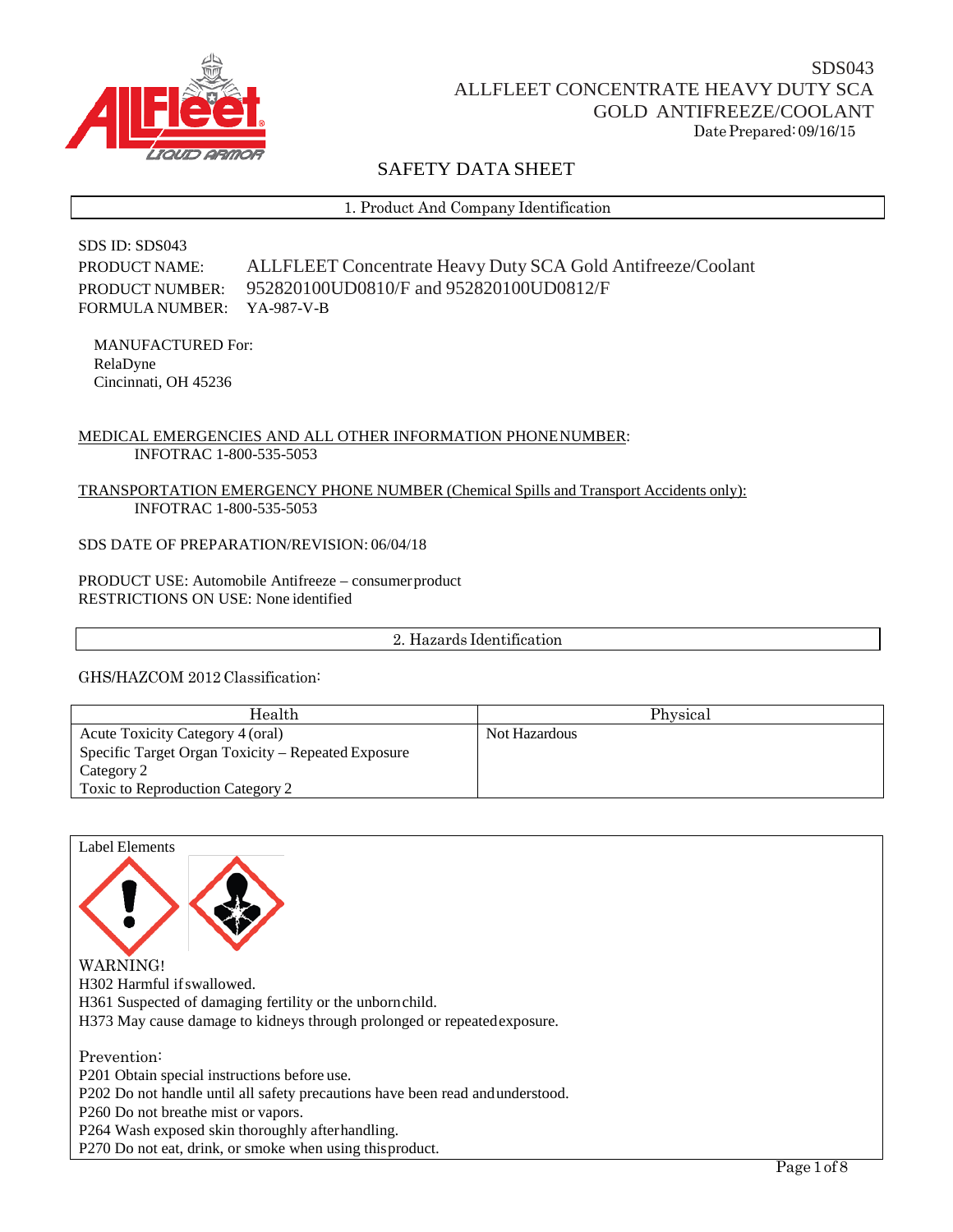P280 Wear protective gloves. Response: P301 + P312 IF SWALLOWED: Call a POISON CENTER or physician if you feel unwell. P330 Rinse mouth. P308 + P313 IF exposed or concerned: Get medical attention. StorageandDisposal: P405 Store locked up. P501 Dispose of contents and container in accordance with local and national regulations.

### 3. Composition/Information OnIngredients

| Component                       | CAS No.        | Amount    |
|---------------------------------|----------------|-----------|
| Ethylene Glycol                 | $107 - 21 - 1$ | 95-100    |
| Diethylene Glycol               | $111 - 46 - 6$ | $0 - 5$   |
| Sodium Nitrite                  | 7632-00-0      | < 0.5     |
| Disodium Tetraborate, Anhydrous | 1330-43-4      | $< 0.3\%$ |

The exact concentrations are a trade secret.

4.First Aid Measures

INHALATION: Remove the victim to fresh air. If breathing has stopped administer artificial respiration. If breathing is difficult, have medical personnel administer oxygen. Get medical attention.

SKIN CONTACT: Remove contaminated clothing. Immediately wash contacted area thoroughly with soap and water.If irritation persists, get medical attention.

EYE CONTACT: Immediately flush eyes with large amounts of water for 15 minutes. Get medical attention ifirritation persists.

INGESTION: Seek immediate medical attention. Immediately call local poison control center or go to an emergency department. Never give anything by mouth to or induce vomiting in an unconscious or drowsy person.

MOST IMPORTANT SYMPTOMS: May cause eye irritation. Inhalation of mists may cause nose and throat irritation and nervous system effects. Ingestion may cause abdominal discomfort or pain, nausea, vomiting, dizziness, drowsiness, malaise, blurring of vision, irritability, back pain, decrease in urine output, kidney failure, and central nervous system effects.

INDICATION OF IMMEDIATE MEDICAL ATTENTION AND SPECIAL TREATMENT, IF NEEDED: Seek immediate medical attention for large ingestions.

NOTES TO PHYSICIAN: The principal toxic effects of ethylene glycol, when swallowed, are kidney damage and metabolic acidosis. The combination of metabolic acidosis, an osmol gap and oxalate crystals in the urine is evidence of ethylene glycol poisoning. Pulmonary edema with hypoxemia has been described in a number of patients following poisoning with ethylene glycol. Respiratory support with mechanical ventilation may be required. There may be cranial nerve involvement in the late stages of toxicity from swallowed ethylene glycol. In particular, effects have been reported involving the seventh, eighth, and ninth cranial nerves, presenting with bilateral facial paralysis, diminished hearing and dysphagia.

Ethanol is antidotal and its early administration may block the formation of nephrotoxic metabolites of ethylene glycol in the liver. The objective is to rapidly achieve and maintain a blood ethanol level of approximately 100 mg/dl by giving a loading dose of ethanol followed by a maintenance dose. Intravenous administration of ethanol is the preferred route. Ethanol blood levels should be checked frequently. Hemodialysis may be required. 4-Methyl pyrazole (Fomepizole®), a potent inhibitor of alcohol dehydrogenase, has been used therapeutically to decrease the metabolic consequences of ethylene glycol poisoning. Fomepizole® is easier to use clinically than ethanol, does not cause CNS depression or hypoglycemia and requires less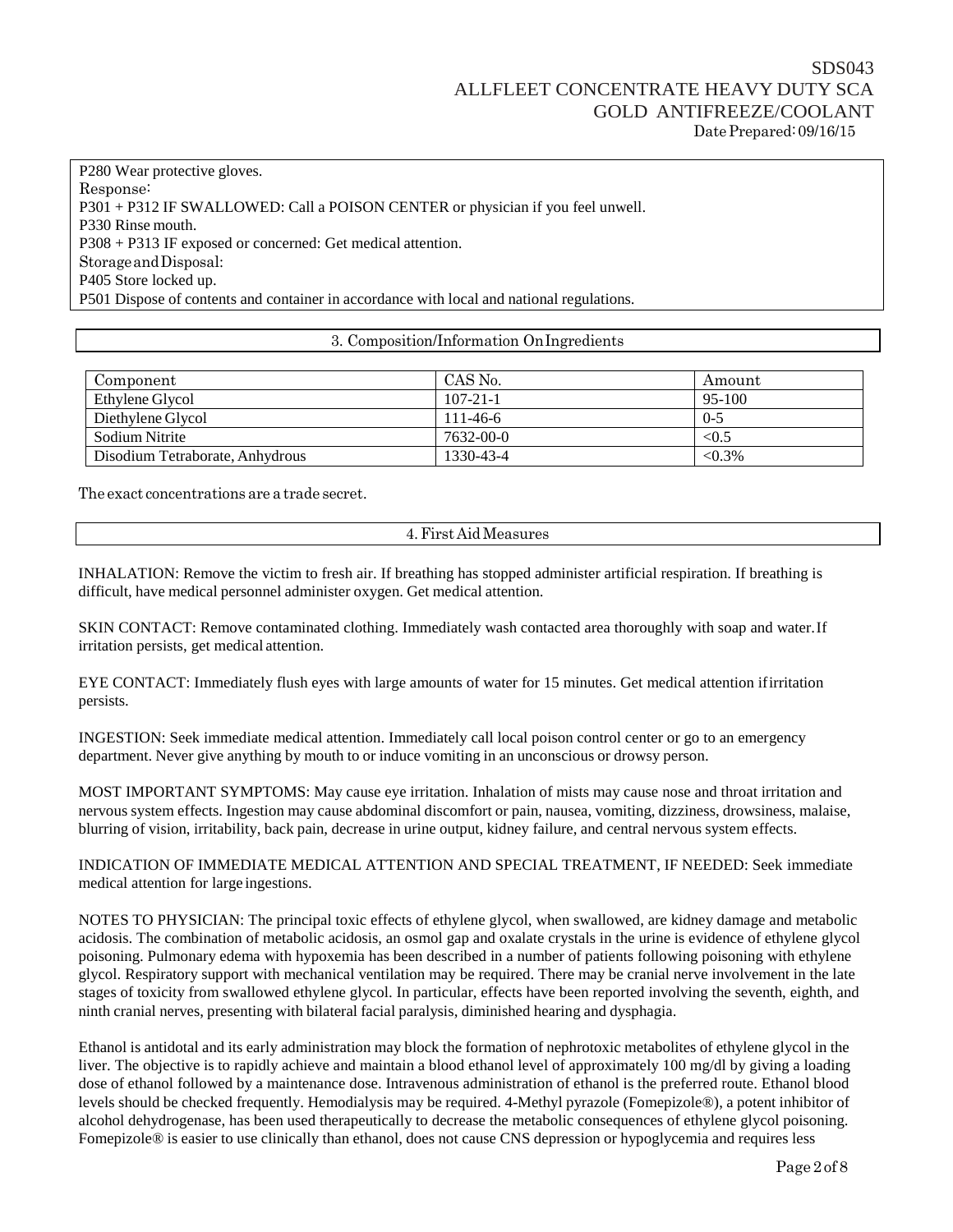monitoring than ethanol. Additional therapeutic modalities which may decrease the adverse consequences of ethylene glycol metabolism are the administration of both thiamine and pyridoxine. As there are complicated and serious overdoses, we recommend you consult with the toxicologists at your poison control center.

The principal toxic effects of sodium nitrite poisoning are vasodilation and/or methemoglobinemia. Hypotension with syncope and tachycardia are common findings. Coronary vasospasm due to acute withdrawal may be seen. Paradoxical bradycardia may occur rarely. Coronary ischemia and cerebrovascular disease can occur due to severe hypotension. Immediate life support measures should be provided because of associated hypotension, seizures, and methemoglobinemia-induced anoxia. Immediately contact a poison center or hospital emergency department for treatment advice.

5. Firefighting Measures

SUITABLE EXTINGUISHING MEDIA: For large fires, use alcohol type or all-purpose foams. For small fires, use water spray, carbon dioxide or dry chemical.

SPECIFIC HAZARDS ARISING FROM THE CHEMICAL: A solid stream of water or foam directed into hot, burning liquid can cause frothing. Burning may produce carbon monoxide and carbon dioxide.

SPECIAL FIRE FIGHTING PROCEDURES: Do not spray pool fires directly. Firefighters should wear positive pressure selfcontained breathing apparatus and full protective clothing for fires in areas where chemicals are used or stored.

6:AccidentalReleaseMeasures

PERSONAL PRECAUTIONS, PROTECTIVE EQUIPMENT AND EMERGENCY PROCEDURES: Wear appropriate protective clothing and equipment (See Section 8).

METHODS AND MATERIALS FOR CONTAINMENT/CLEANUP: Collect with absorbent material and place in appropriate, labeled container for disposal or, if permitted flush spill area with water.

7. Handling and Storage

## PRECAUTIONS FOR SAFE HANDLING:

Harmful or Fatal if Swallowed. Do not drink antifreeze or solution. Avoid eye and prolonged or repeated skin contact. Avoid breathing vapors or mists. Wash exposed skin thoroughly with soap and water after use. Do not store in opened or unlabeled containers. Keep container away from open flames and excessive heat. Do not reuse empty containers unless properly cleaned. Empty containers retain product residue and may be dangerous. Do not cut, weld, drill, etc. containers, even empty.

Sudden release of hot organic chemical vapors or mists from process equipment operating at elevated temperature and pressure, or sudden ingress of air into vacuum equipment, may result in ignitions without any obvious ignition sources. Published "autoignition" or "ignition" temperatures cannot be treated as safe operating temperatures in chemical processes without analysis of the actual process conditions. Use of this product in elevated temperature applications should be thoroughly evaluated to assure safe operating conditions.

CONDITIONS FOR SAFE STORAGE, INCLUDING ANY INCOMPATIBILITIES: Store away from excessive heat and oxidizers.

NFPA CLASSIFICATION: IIIB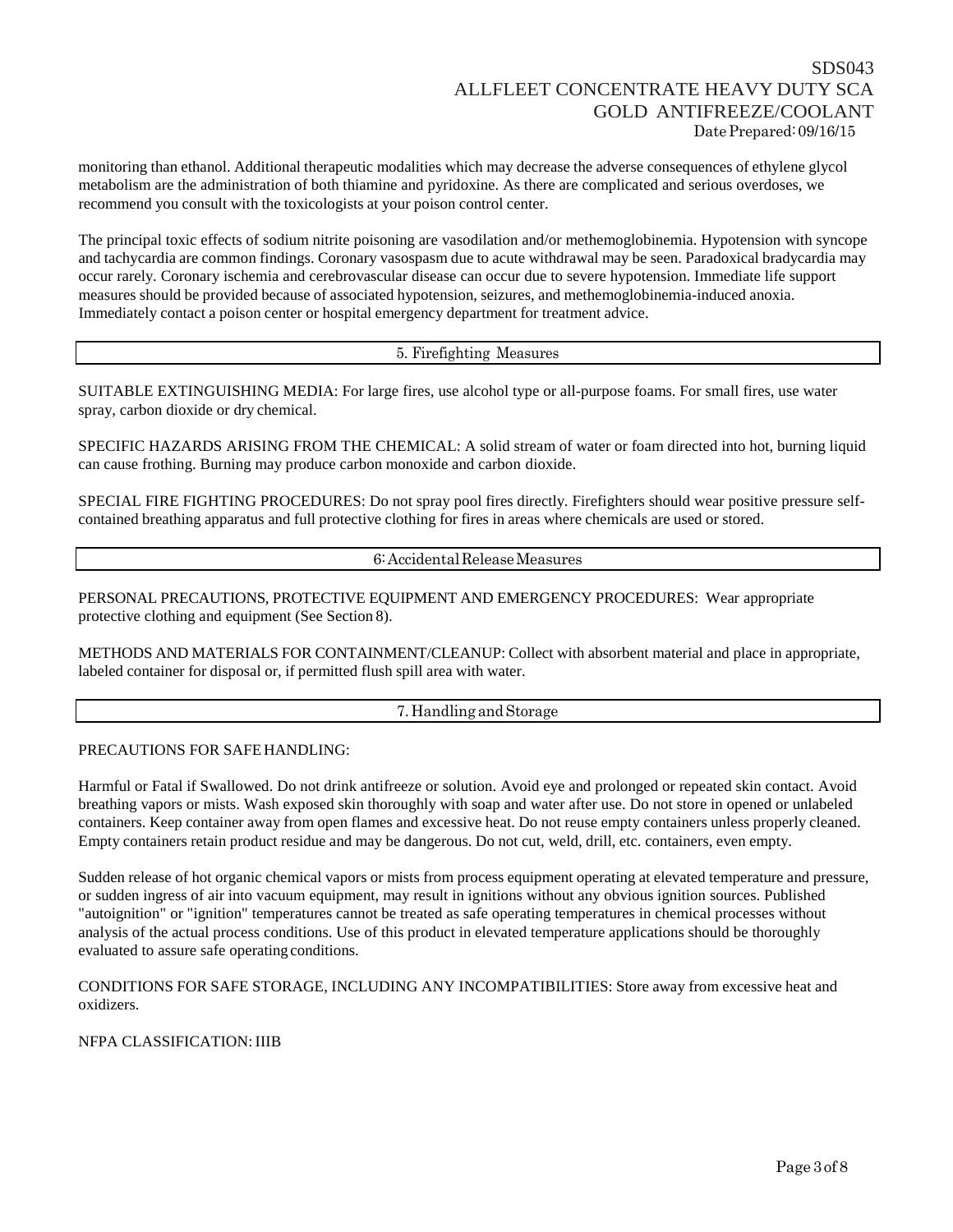## 8. Exposure Controls / Personal Protection

#### EXPOSURE GUIDELINES

| <b>CHEMICAL</b>                              | <b>EXPOSURE LIMIT</b>                                      |
|----------------------------------------------|------------------------------------------------------------|
| Ethylene Glycol (as aerosol)                 | 100 mg/m <sup>3</sup> Ceiling ACGIH TLV                    |
| Diethylene Glycol                            | $10 \text{ mg/m}^3$ TWA AIHA WEEL                          |
| Sodium Nitrite                               | None Established                                           |
| Disodium Tetraborate, Anhydrous (as borates) | $2 \text{ mg/m}^3$ TWA, 6 mg/m <sup>3</sup> STEL ACGIH TLV |

APPROPRIATE ENGINEERING CONTROLS: Use general ventilation or local exhaust as required to maintain exposures below the occupational exposure limits.

#### PERSONAL PROTECTIVE EQUIPMENT

RESPIRATORY PROTECTION: For operations where the TLV is exceeded a NIOSH approved respirator with organic vapor cartridges and dust/mist prefilters or supplied air respirator is recommended. Equipment selection depends on contaminant type and concentration. Select and use in accordance with 29 CFR 1910.134 and good industrial hygiene practice. For firefighting, use self-contained breathing apparatus.

GLOVES: Chemical resistant gloves such as neoprene or PVC where contact is possible.

EYE PROTECTION: Splash-proof goggles.

OTHER PROTECTIVE EQUIPMENT/CLOTHING: Appropriate protective clothing as needed to minimize skin contact.

| 9. Physical and Chemical Properties |                                 |                             |                              |
|-------------------------------------|---------------------------------|-----------------------------|------------------------------|
|                                     |                                 |                             |                              |
| APPEARANCE:                         | Gold liquid                     | ODOR:                       | Characteristic odor          |
| <b>ODOR THRESHOLD:</b>              | Not determined                  | $pH$ :                      | Not determined               |
| MELTING/FREEZING                    | $8^{\circ}F(-13.3^{\circ}C)$    | <b>BOILING POINT/RANGE:</b> | 387°F (197.2°C)              |
| POINT:                              |                                 |                             |                              |
| <b>FLASH POINT:</b>                 | $>241$ °F ( $>116.1$ °C) TCC    | <b>EVAPORATION RATE:</b>    | Not determined               |
| FLAMMABILITY (SOLID,                | Not Applicable                  | <b>FLAMMABILITY LIMITS:</b> | LEL: 3.2% (ethylene glycol)  |
| GAS)                                |                                 |                             | UEL: 15.3% (ethylene glycol) |
| <b>VAPOR PRESSURE:</b>              | $< 0.06$ mmHg @ 20 $^{\circ}$ C | <b>VAPOR DENSITY:</b>       | 2.1                          |
| <b>RELATIVE DENSITY:</b>            | 1.115                           | <b>SOLUBILITIES</b>         | Water: 100 %                 |
| <b>PARTITION COEFFICIENT</b>        | Not determined                  | <b>AUTOIGNITION</b>         | 748°F (397.8°C) (estimated)  |
| (n-octanol/water)                   |                                 | <b>TEMPERATURE:</b>         |                              |
| <b>DECOMPOSITION</b>                | Not determined                  | VISCOSITY:                  | Not determined               |
| <b>TEMPERATURE:</b>                 |                                 |                             |                              |

10.StabilityandReactivity

REACTIVITY: Normally unreactive

CHEMICAL STABILITY: Stable

POSSIBILITY OF HAZARDOUS REACTIONS: Reaction with strong oxidizers will generate heat.

CONDITIONS TO AVOID: None known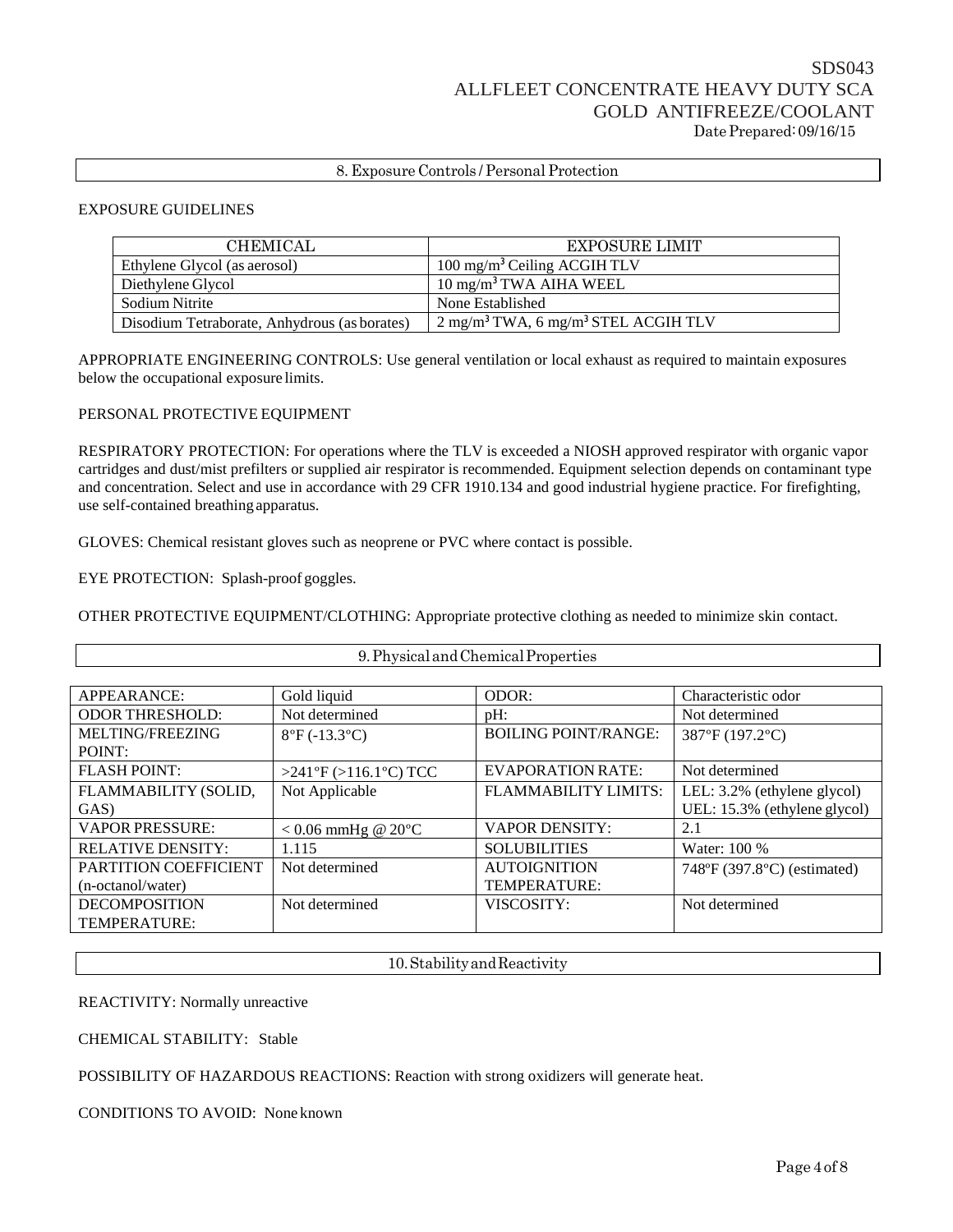## SDS043 ALLFLEET CONCENTRATE HEAVY DUTY SCA GOLD ANTIFREEZE/COOLANT Date Prepared: 09/16/15

INCOMPATIBLE MATERIALS: Avoid strong bases at high temperatures, strong acids, strong oxidizing agents, and materials reactive with hydroxylcompounds.

### HAZARDOUS DECOMPOSITION PRODUCTS: Carbon monoxide, carbondioxide.

#### 11. ToxicologicalInformation

## POTENTIAL HEALTH EFFECTS:

### ACUTE HAZARDS:

INHALATION: May cause irritation of the nose and throat with headache, particularly from mists. High vapor concentrations caused, for example, by heating the material in an enclosed and poorly ventilated workplace, may produce nausea, vomiting, headache, dizziness and irregular eyemovements.

SKIN CONTACT: No evidence of adverse effects from available information.

EYE CONTACT: Liquid, vapors or mist may cause discomfort in the eye with persistent conjunctivitis, seen as slight excess redness or conjunctiva. Serious corneal injury is notanticipated.

INGESTION: May cause abdominal discomfort or pain, nausea, vomiting, dizziness, drowsiness, malaise, blurring of vision, irritability, back pain, decrease in urine output, kidney failure, and central nervous system effects, including irregular eye movements, convulsions and coma. Cardiac failure and pulmonary edema may develop. Severe kidney damage which may be fatal may follow the swallowing of ethylene glycol. A few reports have been published describing the development of weakness of the facial muscles, diminishing hearing, and difficulty with swallowing, during the late stages of severe poisoning. This product contains less than 0.5% sodium nitrite. Swallowing sodium nitrite causes the formation of methemoglobin in the blood which may result in cyanosis, lowering of blood pressure, rapid heartbeat and severe headache. Doses as low as 14 mg/kg have been reported to cause toxic effects.

CHRONIC EFFECTS: Prolonged or repeated inhalation exposure may produce signs of central nervous system involvement, particularly dizziness and jerking eye movements. Prolonged or repeated skin contact may cause skin sensitization and an associated dermatitis in some individuals. Ethylene glycol has been found to cause birth defects in laboratory animals. The significance of this finding to humans has not been determined.

CARCINOGENICITY LISTING: None of the components of these products is listed as a carcinogen or suspected carcinogen by IARC, NTP, ACGIH or OSHA.

## ACUTE TOXICITY VALUES:

| Ethylene Glycol:   | LD50 Oral Rat: $4700 \,\text{mg/kg}$ ;                      |
|--------------------|-------------------------------------------------------------|
|                    | LD50 Skin Rabbit: 9530 mg/kg                                |
| Diethylene Glycol: | LD50 Oral Rat: $12,565$ mg/kg;                              |
|                    | LD50 Skin Rabbit: $11,890$ mg/kg                            |
| Sodium Nitrite:    | LD50 Oral Rat: $180 \,\text{mg/kg}$ ;                       |
|                    | LC50 Inhalation Rat: $5.5 \text{ mg/m}3/4 \text{ hr}$ .     |
|                    | Disodium Tetraborate, Anhydrous: LD50 Oral Rat 3450 mg/kg   |
|                    | LC50 Inhalation Rat > $2.03$ mg/L/5 hr (no deaths occurred) |
|                    | LD50 Skin Rabbit $>2000$ mg/kg                              |

SIGNIFICANT LABORATORY DATA WITH POSSIBLE RELEVANCE TO HUMAN HEALTH: Ethylene glycol has been shown to produce dose-related teratogenic effects in rats and mice when given by gavage or in drinking water at high concentrations or doses. Also, in a preliminary study to assess the effects of exposure of pregnant rats and mice to aerosols at concentrations 150, 1,000 and 2,500 mg/m3 for 6 hours a day throughout the period of organogenesis, teratogenic effects were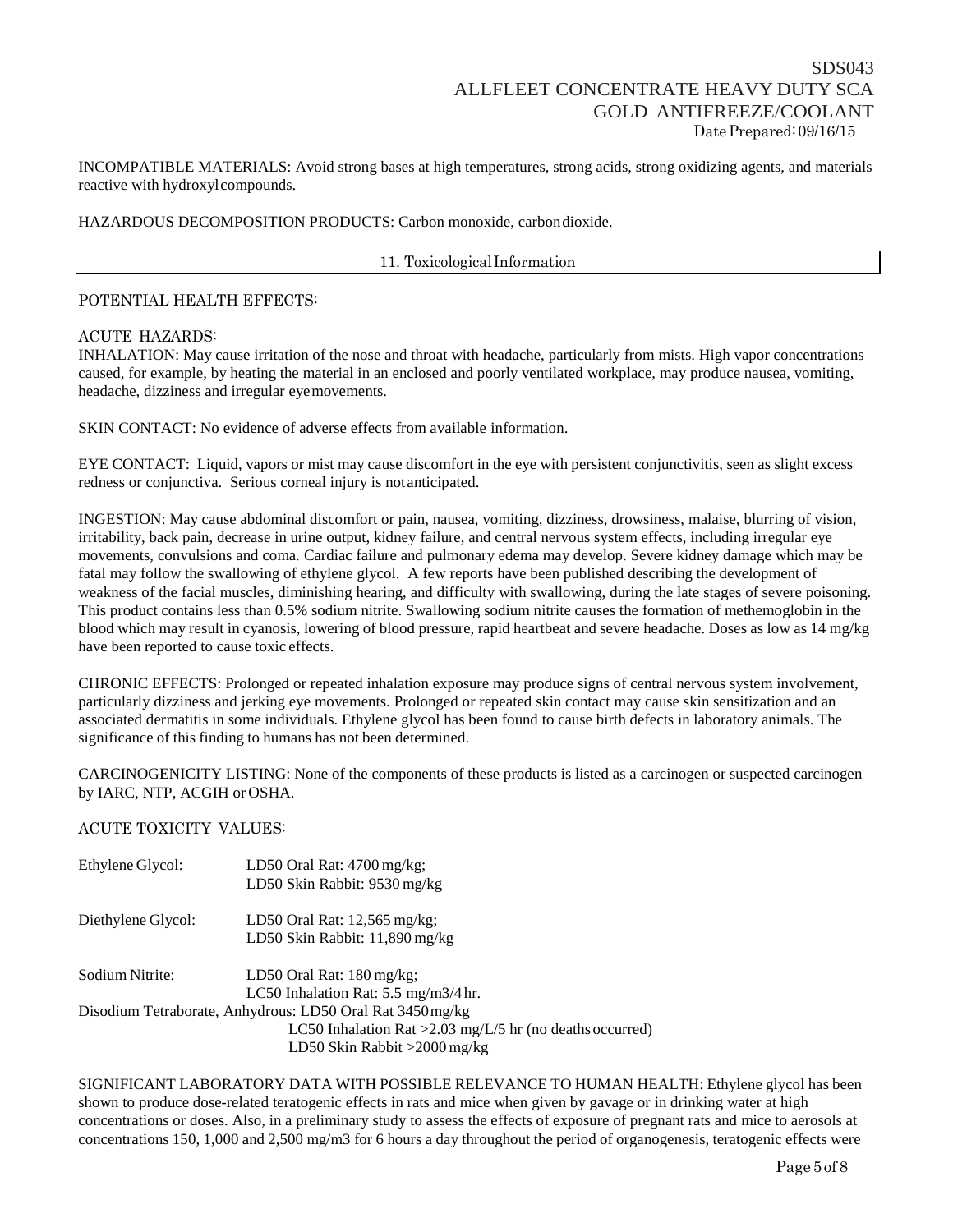# SDS043 ALLFLEET CONCENTRATE HEAVY DUTY SCA GOLD ANTIFREEZE/COOLANT Date Prepared: 09/16/15

produced at the highest concentrations, but only in mice. The conditions of these latter experiments did not allow a conclusion as to whether the developmental toxicity was mediated by inhalation of aerosol, percutaneous absorption of ethylene glycol from contaminated skin, or swallowing of ethylene glycol as a result of grooming the wetted coat. In a further study, comparing effects from high aerosol concentration by whole-body or nose-only exposure, it was shown that nose-only exposure resulted in maternal toxicity (1,000 and 2,500 mg/m3) and developmental toxicity in with minimal evidence of teratogenicity (2,500 mg/m3). The no-effects concentration (based on maternal toxicity) was 500 mg/m3. In a further study in mice, no teratogenic effects could be produced when ethylene glycol was applied to the skin of pregnant mice over the period of organogenesis. The above observations suggest that ethylene glycol is to be regarded as an animal teratogen; there is currently no available information to suggest that ethylene glycol caused birth defects in humans. Cutaneous application of ethylene glycol is ineffective in producing developmental toxicity; exposure to high aerosol concentration is only minimally effective in producing developmental toxicity; the major route for producing developmental toxicity is perorally.

Two chronic feeding studies, using rats and mice, have not produced any evidence that ethylene glycol causes dose-related increases in tumor incidence or a different pattern of tumors compared with untreated controls. The absence of carcinogenic potential for ethylene glycol has been supported by numerous invitro genotoxicity studies showing that it does not produce mutagenic or clastogenic effects.

Animal feeding studies at high doses, have demonstrated effects on fertility and male reproductive organs. Additional studies with boric acid at high doses have demonstrate developmental effects including fetal weight loss and minor skeletal variations. The doses administered were many times in excess of those which humans would normally be exposed to. A recent epidemiology study under the conditions of normal occupational exposure to borate dusts indicated no effect on fertility.

12. EcologicalInformation

ECOTOXICITY:

| Ethylene Glycol: LC50 Fathead Minnow <10,000 mg/L/96 hr                           |
|-----------------------------------------------------------------------------------|
| EC50 Daphnia Magna $100,000 \text{ mg/L}/48 \text{ hr}$                           |
| Bacterial (Pseudomonas putida): 10,000 mg/l                                       |
| Protozoa (Entosiphon sulcatum and Uronema parduczi; Chatton-Lwoff) : >10,000 mg/l |
| Algae (Microcystis aeruginosa): $2,000 \,\mathrm{mg}/l$                           |
| Green algae (Scenedesmus quandricauda) : $>10,000 \,\mathrm{mg}/1$                |
| Diethylene Glycol: LC50 western mosquitofish $>32,000$ mg/L/96 hr                 |
| Sodium Nitrite: LC50: Western mosquitofish, female 1.5 mg/L/96 hr                 |
| LC50: Daphnia magna 8.3 mg/L /96 hr                                               |
| Disodium Tetraborate, Anhydrous: LC50 Limanda 74 mg/L/96 hr                       |
| LC50 Ceriodaphnia dubia 91 mg/L/48 hr                                             |
| EC50 Pseudokirchnerella subcapitata 52.4 mg/L/72 hr                               |

PERSISTENCE AND DEGRADABILITY:

Ethylene Glycol is readily biodegradable (97-100% in 2-12 days). Diethylene glycol is readily biodegradable (>70% in 19 days).

Sodium Nitrite: Does not volatilize, and is likely to remain in water until consumed by plants or other organisms.

#### BIOACCUMULATIVE POTENTIAL:

Ethylene glycol: A BCF of 10, reported for ethylene glycol in fish, Golden ide (Leuciscus idus melanotus), after 3 days of exposure suggests the potential for bioconcentration in aquatic organisms is low. Diethylene glycol: An estimated BCF of 3 suggests the potential for bioconcentration in aquatic organisms is low.

MOBILITY IN SOIL: Ethylene glycol and diethylene glycol are highly mobile in soil.

OTHER ADVERSE EFFECTS: Noneknown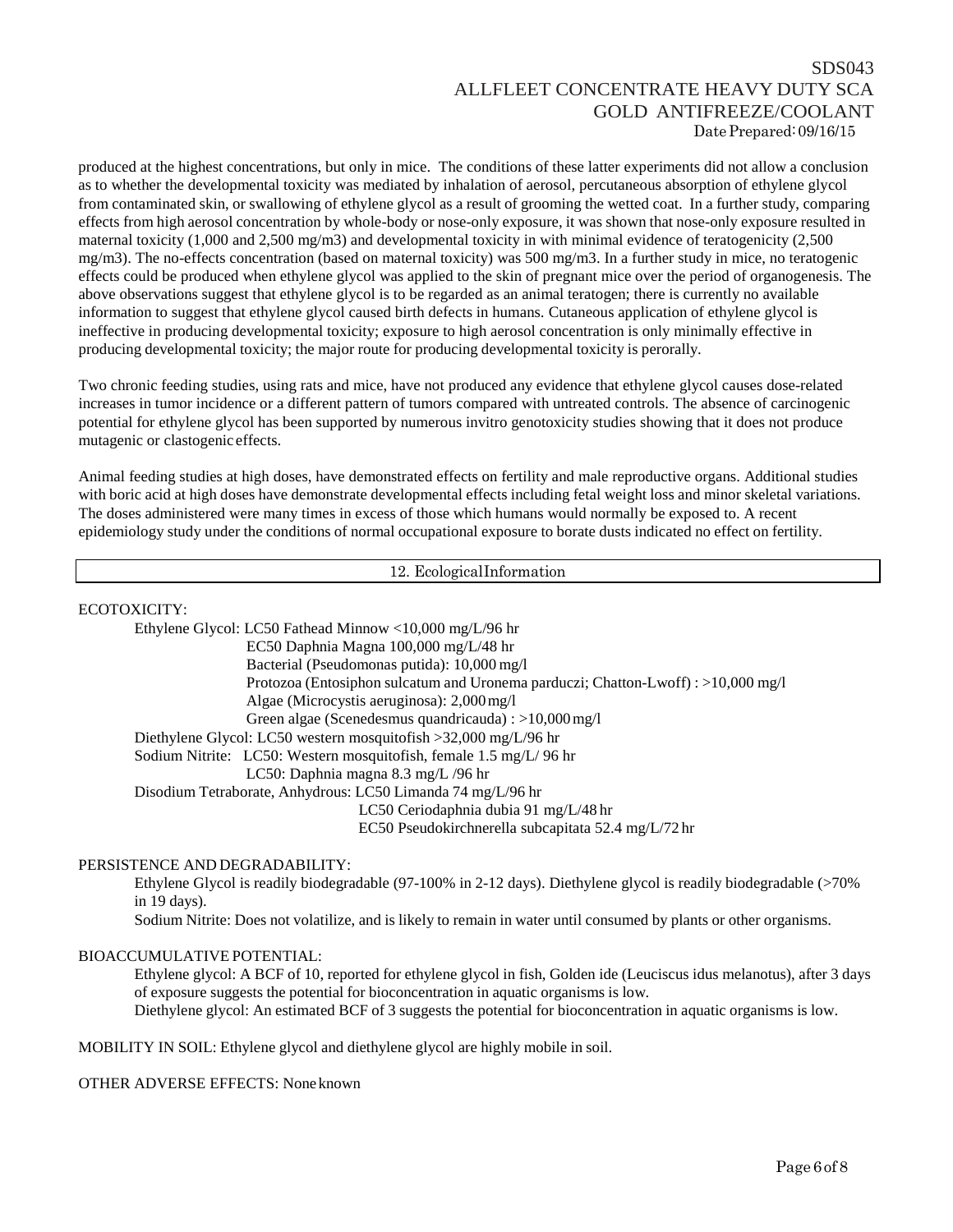## SDS043 ALLFLEET CONCENTRATE HEAVY DUTY SCA GOLD ANTIFREEZE/COOLANT Date Prepared: 09/16/15

13. Disposal Considerations

Dispose of product in accordance with all local, state/provincial and federal regulations.

14.Transport Information

U.S. DOT HAZARD CLASSIFICATION: Not Regulated (unless package contains a reportable quantity)

Note: IF A SHIPMENT OF A REPORTABLE QUANTITY (5,000 LBS/538 GAL) IN A SINGLE PACKAGEIS INVOLVED, THE FOLLOWING INFORMATION APPLIES:

PROPER SHIPPING NAME: RQ, Environmentally hazardous substance, liquid, n.o.s. (Ethylene glycol) UN NUMBER: UN3082 PACKING GROUP: III LABELS REQUIRED: Class 9

DOT MARINE POLLUTANTS: This product does not contain Marine Pollutants as defined in 49 CFR171.8.

IMDG CODE SHIPPING CLASSIFICATION: NotRegulated

CANADIAN TDG CLASSIFICATION: NotRegulated

15. Regulatory Information

EPA SARA 311/312 HAZARD CLASSIFICATION: Acute health, chronic health

EPA SARA 313: This Product Contains the Following Chemicals Subject to Annual Release Reporting Requirements Under SARA Title III, Section 313 (40 CFR 372):

Ethylene Glycol 107-21-1 95-100%

PROTECTION OF STRATOSPHERIC OZONE: This product is not known to contain or to have been manufactured with ozone depleting substances as defined in 40 CFR Part 82, Appendix A to Subpart A.

CERCLA SECTION 103: Spills of this product over the RQ (reportable quantity) must be reported to the National Response Center. The RQ for this product, based on the RQ for Ethylene Glycol (100% maximum) of 5,000 lbs., is 5,000 lbs. Many states have more stringent release reporting requirements. Report spills required under federal, state and local regulations.

CALIFORNIA PROPOSITION 65: The normal consumer use of this product does not result in exposures to chemicals known to the State of California to cause Cancer and/or Reproductive Harm above the significant risk level for carcinogens or the maximum allowable dose levels for reproductive toxins. Therefore, no warnings are required for consumer packages. Industrial or other occupational use of this product at higher frequency and using larger quantities of this product may result in exposures exceeding these levels and are labeledaccordingly.

EPA TSCA INVENTORY: All of the components of this material are listed on the Toxic Substances Control Act (TSCA) Chemical Substances Inventory.

CANADIAN ENVIRONMENTAL PROTECTION ACT: All of the ingredients are listed on the Canadian Domestic Substances List.

CHINA: All of the ingredients of this product are listed on the Inventory of Existing Chemical Substance in China (IECSC).